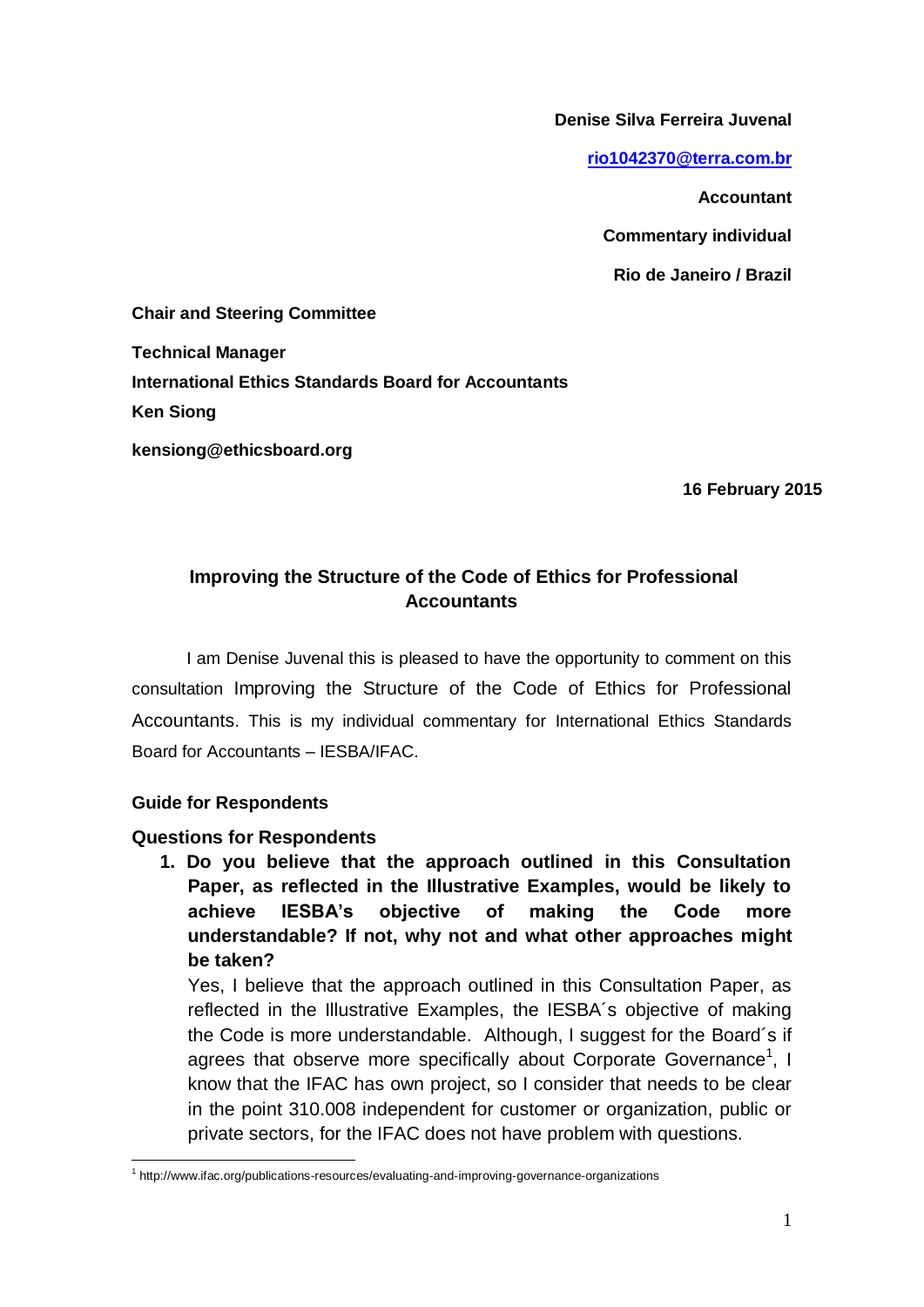**2. Do you believe that the approach outlined in this Consultation Paper, as reflected in the Illustrative Examples would be likely to make the Code more capable of being adopted into laws and regulations, effectively implemented and consistently applied? If not, why not and what other approaches might be taken?**  Yes, I believe that the approach outlined in this Consultation Paper, as

reflected in the Illustrative Examples to make the Code more capable of being adopted into laws and regulations, effectively implemented and consistently applied. However, I think that the local and regional regulators need to integrate together Key International Regulator for determine what is better for compliance attending the proposal elaborated by G20 in November 2014<sup>2</sup>.

**3. Do you have any comments on the suggestions as to the numbering and ordering of the content of the Code (including reversing the order of extant Part B and Part C), as set out in paragraph 20 of the Consultation Paper?** 

None. I do not have comments on the suggestions as to the numbering and ordering of the content of the Code as set out in paragraph 20 of the Consultation Paper.

**4. Do you believe that issuing the provisions in the Code as separate standards or rebranding the Code, for example as International Standards on Ethics, would achieve benefits such as improving the visibility or enforceability of the Code?** 

Yes, I believe that issuing the provisions in the Code as separate standards or rebranding the Code, in relation benefits such as improving the visibility or enforceability of the Code.

- **5. Do you believe that the suggestions as to use of language, as reflected in the Illustrative Examples, are helpful? If not, why not?**  Yes, I believe that the suggestions as to use of language, as reflected in the Illustrative examples are helpful.
- **6. Do you consider it is necessary to clarify responsibility in the Code? If so, do you consider that the illustrative approach to responsibility is an appropriate means to enhance the usability and enforceability of the Code? If not, what other approach would you recommend?**

Yes, I consider the importance the illustrative approach to responsibility is an appropriate means to enhance the usability and enforceability of the

 $\overline{a}$ <sup>2</sup> https://g20.org/wp-content/uploads/2014/12/2015-TURKEY-G-20-PRESIDENCY-FINAL.pdf